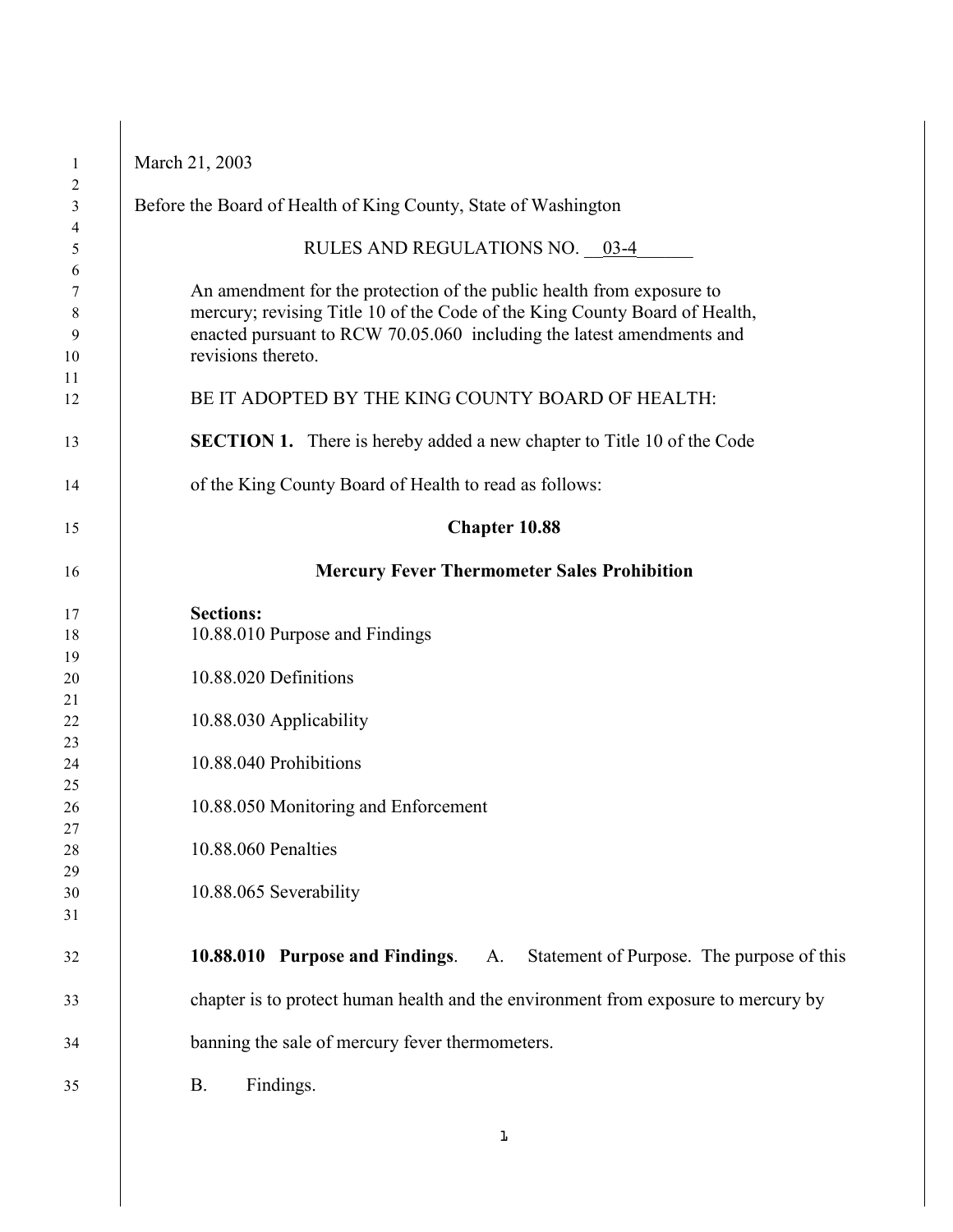1 1. Mercury is a highly toxic, naturally occurring heavy metal that moves between water, air and soil as a result of natural and human activities. It is a persistent and bioaccumulative substance that can damage the central nervous system, especially during fetal and childhood development.

 2. The general public is primarily exposed to mercury's toxic effects through the ingestion of fish that have been contaminated with mercury. Approximately 95% of the mercury found in fish is in the form of methylmercury, a neurotoxin and a particularly toxic form of mercury. Because methylmercury is a neurotoxin (particularly toxic to the developing nervous system), unborn fetuses and young children are especially susceptible 10 to mercury's toxic effects.

11 1 3. 40 states, including Washington, have issued fish advisories that warn certain individuals to restrict or avoid consuming mercury-contaminated fish. The Washington State Department of Health advises women of childbearing age and children under the age of six not to eat any shark, swordfish, tilefish, king mackerel, or fresh or frozen tuna steaks and to limit the amount of canned tuna eaten, based on bodyweight.

 4. A 2000 National Academy of Sciences report concluded that "available consumption data and current population and fertility rates indicate that over 60,000 newborns annually might be at risk for adverse neurodevelopmental effects from in utero exposure to methylmercury." In March 2001, based on data from the Centers for Disease Control, the US Environmental Protection Agency estimated that 10% of US women of child-bearing age have levels of mercury that double their risk of having babies born with mental or neurological problems.  $\ddot{\phantom{1}}$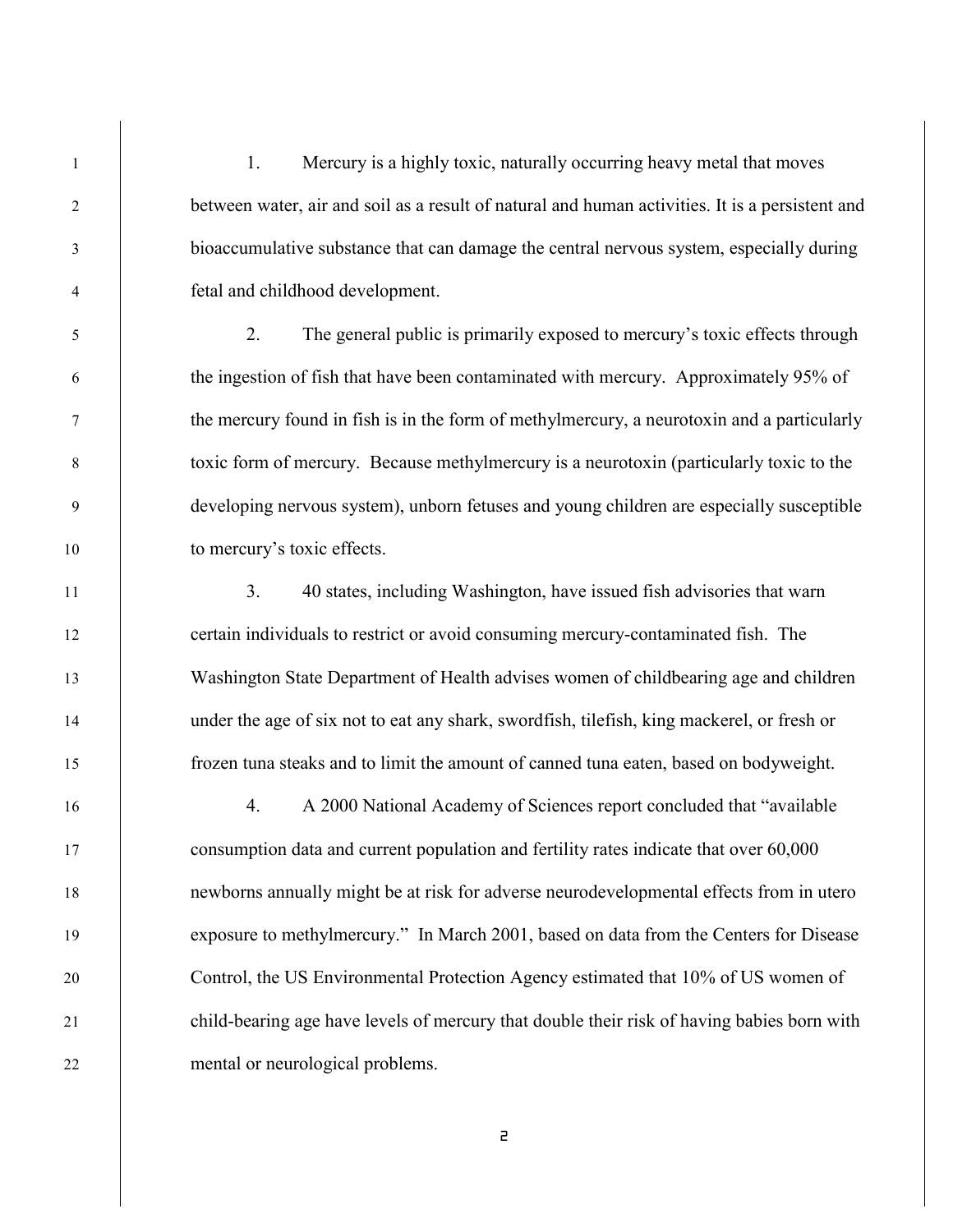5. Exposure can occur by inhalation of or bodily contact with elemental 2 mercury from a broken product (e.g., mercury fever thermometer) or from a manufacturing process. In these cases, mercury can be in its elemental form or combined with an inorganic element or compound. 6. Acute mercury exposure can cause headaches, salivation, a metallic taste in the mouth, chills, cough, fever tremors, abdominal cramps, diarrhea, nausea, vomiting, chest tightness, difficulty breathing, fatigue and/or lung irritation. Chronic mercury exposure can cause central nervous system effects, kidney damage and/or birth defects. 7. When a mercury thermometer breaks during use, the mercury vaporizes, posing a health risk to humans. Mercury that volatilizes enters the environment and can be deposited in lakes and rivers. Each mercury thermometer contains approximately 1 gram 12 of mercury. 13 8. Nationally, mercury fever thermometers discarded in the garbage 14 contributed 17 tons of mercury to the solid waste stream annually. 9. In King County, according to survey data collected in 2001, 43 percent of King County households have one or more mercury fever thermometers. An estimated 17 300,000 mercury fever thermometers containing approximately 300 pounds of mercury exist in King County homes. These thermometers may be discarded to King County's landfill or wastewater treatment facilities. 10. Several states and cities around the world have demonstrated that removal 21 of mercury-containing products, such as mercury fever thermometers, from the waste stream is an effective way to reduce mercury contamination. The U.S. Environmental  $\frac{1}{2}$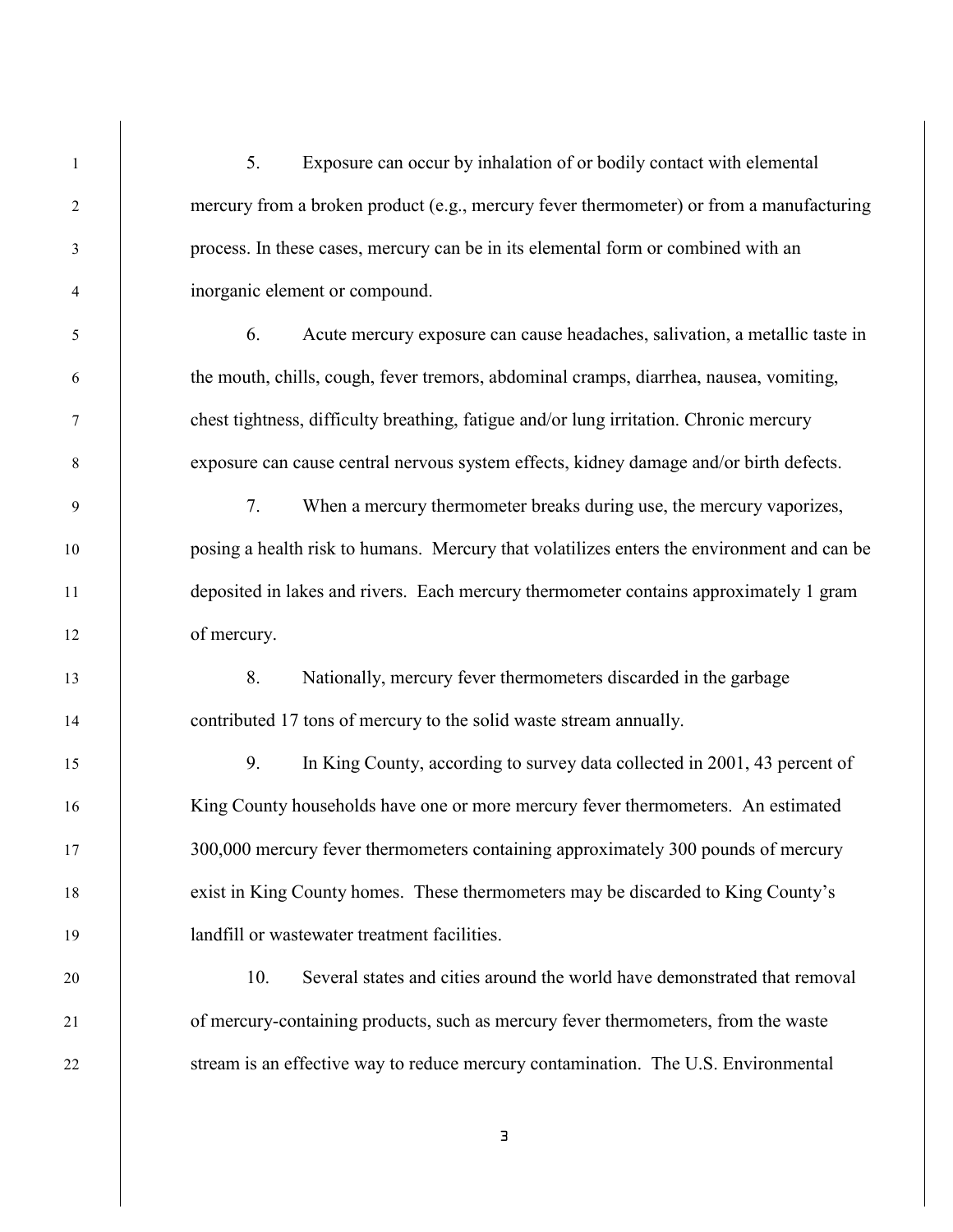Protection Agency, the American Hospital Association and the American Public Health Association are currently implementing programs to eliminate mercury waste. 11. There are accurate and safe alternatives to mercury fever thermometers that are readily available and comparable in cost. **10.88.020 Definition.** The term Mercury fever thermometer for purposes of this Chapter means a mercury-containing product used for measuring body temperature. An electronic thermometer with a button battery containing mercury is not considered to be a mercury fever thermometer under this rule. **10.88.030 Applicability.** The requirements of this chapter apply to all persons, including retail establishments. **10.88.040 Prohibitions.** No person may sell mercury fever thermometers in King County unless the mercury thermometer is prescribed for a condition that requires such a 13 thermometer. Any mercury thermometer sold through prescription shall be accompanied by written instructions, furnished by the Local Hazardous Waste Management Program in King County, on how to avoid breakage and on proper cleanup should breakage occur. **10.88.050 Enforcement.** This chapter shall be enforced by the health officer in accordance with the provisions of this chapter and Chapter 1.08 of this Code. **10.88.060 Penalties.** Any person who sells a mercury fever thermometer in violation of the provisions of this chapter shall be subject to a civil penalty in accordance with Chapter 1.08 of this Code. **10.88.065 Severability.** If any part or provision of this regulation, or the application thereof to any person or circumstance, is held invalid, the remainder of this rule, including  $\ddot{\phantom{0}}$